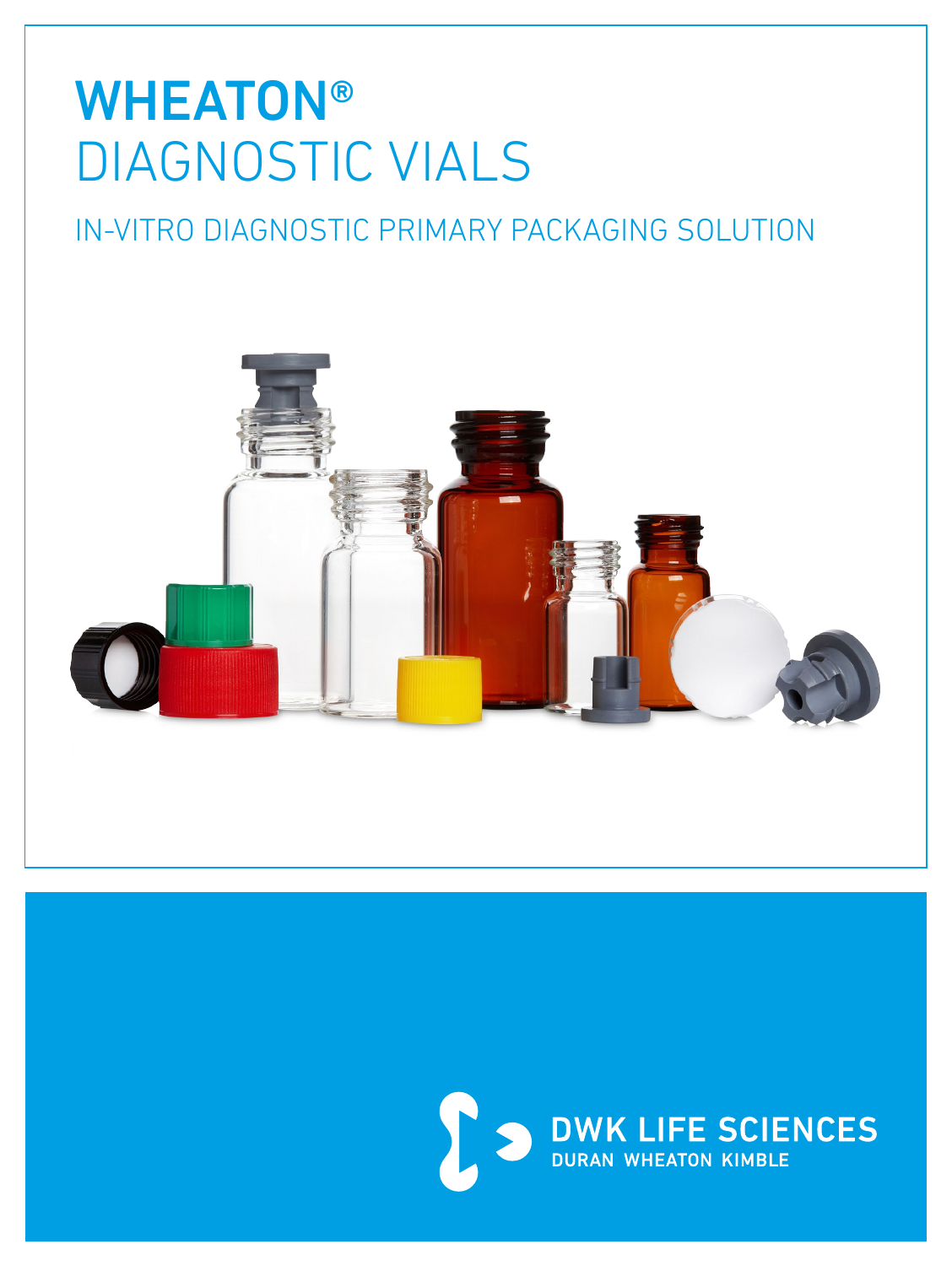### WHEATON® DIAGNOSTIC VIALS

WHEATON® diagnostic vials are available in clear or amber tubular glass, and along with the rubber stoppers and caps, are the perfect in-vitro diagnostic primary packaging solution for assay and reagents.

- Manufactured from borosilicate or neutral glass, the thick walled diagnostic vials have freeze dry bases, suitable for lyophilisation applications, with the amber glass option also ideal for light sensitive products.
- Stoppers are made from pharmaceutical grade material, and fit perfectly into the vials controlled inner bore, ensuring an excellent fit.
- A range of coloured caps are available, in both polypropylene or urea, to help differentiate products in kits.
- The vials are available to purchase from stock in convenient pack sizes, or alternatively can be supplied in correx trays shrink wrapped onto a pallet, to reduce regular shipping costs.
- Custom manufactured diagnostic vials and bespoke coloured caps are also available upon request subject to minimum manufacturing quantities.

| Code   | <b>Glass Type</b> | <b>Capacity ml</b> | Vial D x H mm     | <b>Neck Size</b> | <b>Pack Quantity</b> | <b>Palletised Quantity</b> |
|--------|-------------------|--------------------|-------------------|------------------|----------------------|----------------------------|
| 102000 | Clear Type 1B     | 3                  | $18 \times 36$    | 15.5mm           | 320                  | 360 trays of 320           |
| 102010 | Amber Type 1B     | 3                  | $18 \times 36$    | 15.5mm           | 320                  | 360 trays of 320           |
| 102020 | Clear Type 1B     | 5                  | $18 \times 41$    | 15.5mm           | 320                  | 360 trays of 320           |
| 102030 | Amber Type 1B     | 5                  | $18 \times 41$    | 15.5mm           | 320                  | 360 trays of 320           |
| 102040 | Clear Type 1B     | 10                 | $25.25 \times 50$ | 22mm             | 154                  | 252 trays of 154           |
| 102050 | Amber Type 1B     | 10                 | $25.25 \times 50$ | 22mm             | 154                  | 252 trays of 154           |
| 102060 | Clear Type 1B     | 20                 | $27.5 \times 63$  | 22mm             | 130                  | 204 trays of 130           |
| 102070 | Amber Type 1B     | 20                 | $27.5 \times 63$  | 22mm             | 130                  | 204 trays of 130           |
| 102080 | Clear Type 1B     | 25                 | $31.5 \times 63$  | 22mm             | 99                   | 204 trays of 99            |
| 102090 | Amber Type 1B     | 25                 | $31.5 \times 63$  | 22mm             | 99                   | 204 trays of 99            |

#### DIAGNOSTIC VIALS

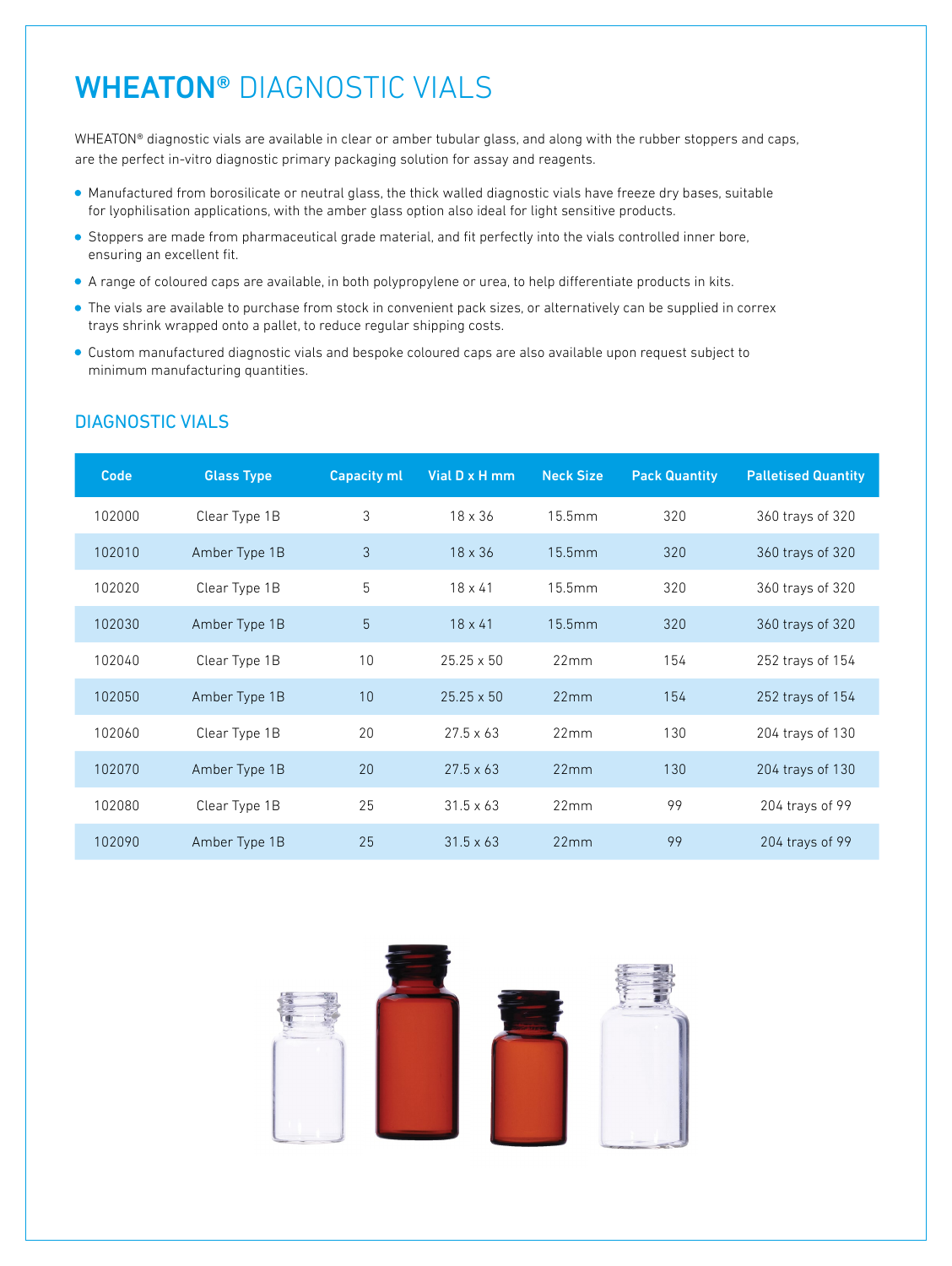#### RUBBER STOPPERS

| Code   | <b>Glass Type</b>       | Stopper o.d.mm | <b>Stopper Material</b>  | <b>Type</b>          | <b>Pack Quantity</b> |
|--------|-------------------------|----------------|--------------------------|----------------------|----------------------|
| 600005 | 14mm Freeze Dry Stopper | 14             | $\overline{\phantom{0}}$ | Igloo Lyophilisation | 1000                 |
| 700005 | 20mm Freeze Dry Stopper | 20             |                          | Igloo Lyophilisation | 1000                 |
|        |                         |                |                          | -                    |                      |

#### **CAPS**

| Code     | <b>Cap Colour</b> | <b>Capacity Material</b> | Liner                    | <b>Neck Size</b> | <b>Pack Quantity</b> |
|----------|-------------------|--------------------------|--------------------------|------------------|----------------------|
| 300180   | White             | Polypropylene            |                          | 15.5mm           | 1000                 |
| 300180B  | Blue              | Polypropylene            |                          | 15.5mm           | 1000                 |
| 300180G  | Green             | Polypropylene            | $\overline{\phantom{a}}$ | 15.5mm           | 1000                 |
| 300180R  | Red               | Polypropylene            |                          | 15.5mm           | 1000                 |
| 300180Y  | Yellow            | Polypropylene            | $\overline{\phantom{a}}$ | 15.5mm           | 1000                 |
| 300190   | White             | Urea                     | EPE                      | 15.5mm           | 1000                 |
| 300190BK | <b>Black</b>      | Urea                     | EPE                      | 15.5mm           | 1000                 |
| 300190BL | Blue              | Urea                     | <b>EPE</b>               | 15.5mm           | 1000                 |
| 300190G  | Green             | Urea                     | EPE                      | 15.5mm           | 1000                 |
| 300190R  | Red               | Urea                     | EPE                      | 15.5mm           | 1000                 |
| 300203   | White             | Polypropylene            | $\overline{\phantom{a}}$ | 22mm             | 1000                 |
| 300203B  | <b>Blue</b>       | Polypropylene            |                          | 22mm             | 1000                 |
| 300203G  | Green             | Polypropylene            | $\overline{\phantom{a}}$ | 22mm             | 1000                 |
| 300203R  | Red               | Polypropylene            |                          | 22mm             | 1000                 |
| 300203Y  | Yellow            | Polypropylene            | $\overline{\phantom{a}}$ | 22mm             | 1000                 |
| 300208   | White             | Urea                     | <b>EPE</b>               | 22mm             | 1000                 |